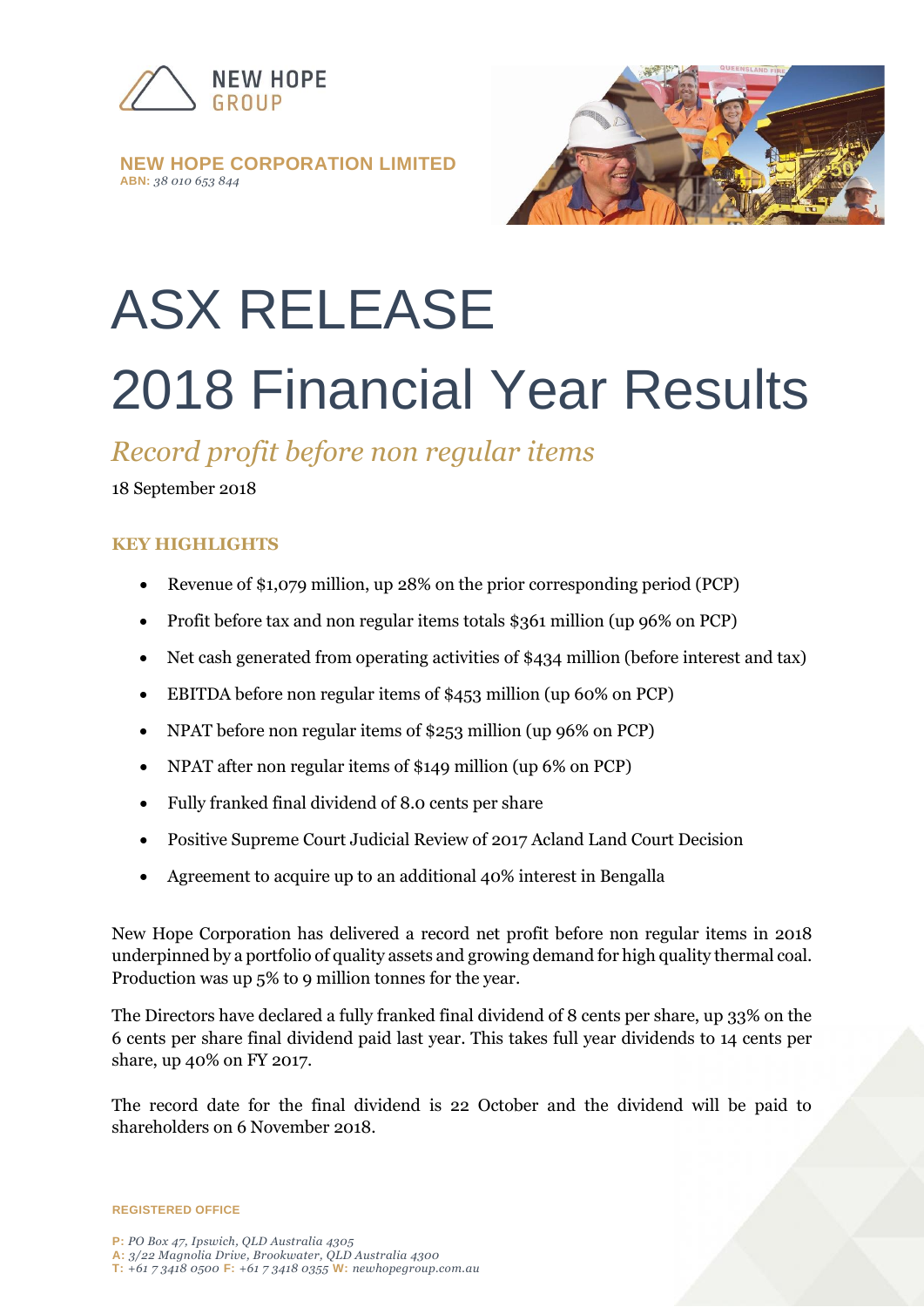The result for 2018 has reinforced the Company's ability to generate sustainable long term returns for shareholders with a focus on low cost operations coupled with the patience, foresight and resources to execute strategically timed acquisitions.

While the results achieved in the last year are directly attributable to firming commodity prices, they would not be possible without the Company's strategic, through the cycle investment approach.

The acquisition of the Burton assets from Peabody in late 2017 will assist in delivering additional group production volumes and diversification into metallurgical coal. The Burton operation is adjacent to the Company's Lenton project and delivers essential site infrastructure at minimal cost.

In May 2018 the Supreme Court of Queensland determined that the previous unfavourable Land Court recommendation in respect to the New Acland Coal Mine Stage 3 Project (NAC03) be set aside and the matter referred back to the Land Court for further consideration. The Company has continued to progress applications for a Mining Lease (ML), Environmental Authority (EA) amendment and Associated Water Licence (AWL) and provided further information to relevant regulatory parties in support of these approval processes.

Since year end the Company has entered into a binding commitment with Wesfarmers to acquire their 40% interest in the Bengalla Mine (subject to the pre-emptive rights of the other Joint Venture parties) for \$860 million. The acquisition provides a long term increase to the group's high quality and low cost production base. The transaction is expected to settle in early 2019.

A strong balance sheet and patient investment approach has enabled the Company to lift its production base at the same time as Asian demand for high quality Australian coal continues to grow. Asia is becoming increasingly driven by a focus on sustainable, reliable and affordable energy and the Company's quality portfolio of operational and development assets represent a unique opportunity over the short, medium and long term.



**REGISTERED OFFICE**